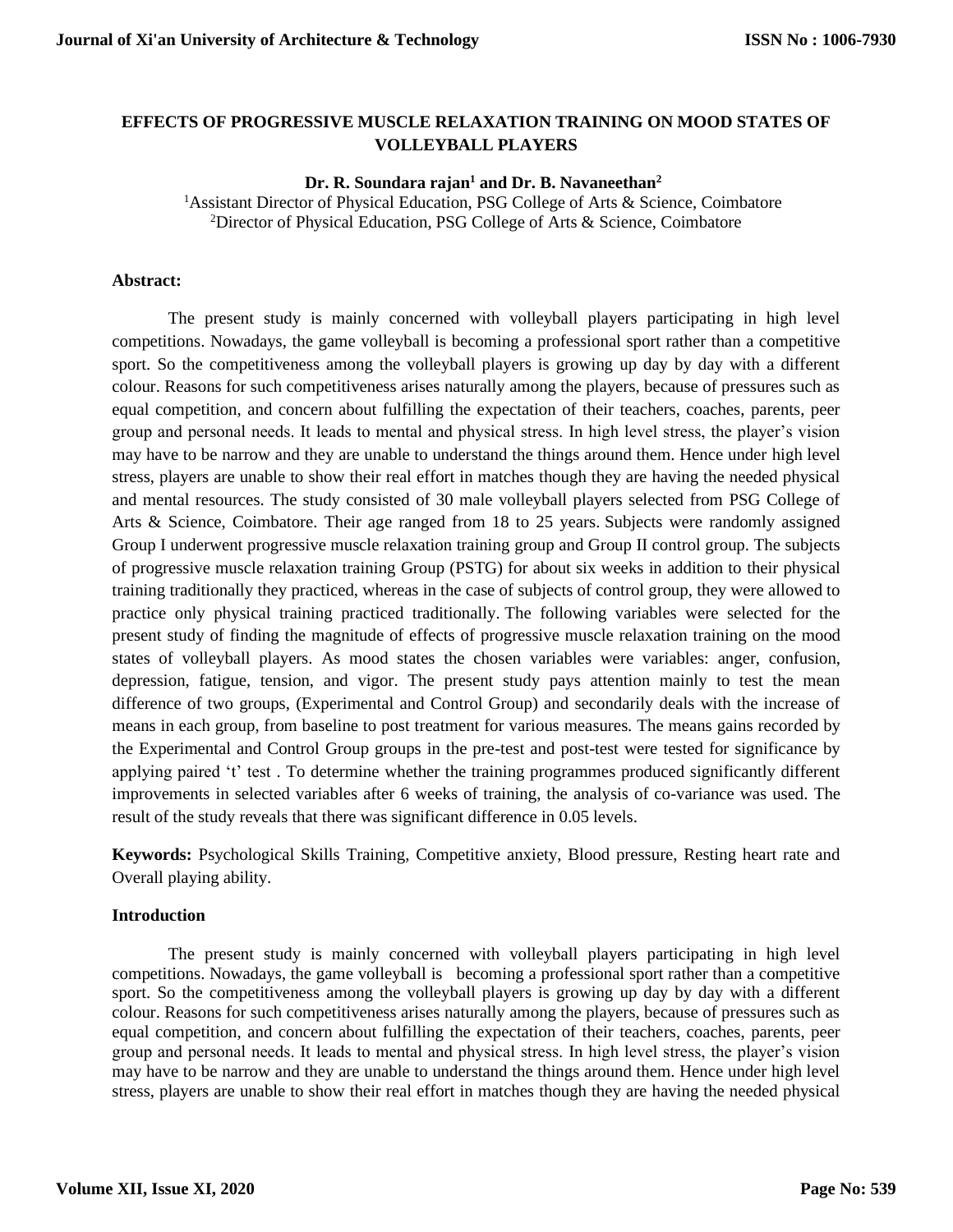and mental resources. Hence, the physical education teachers and coaches are in need to study the means and methods needed to face such competitive pressures whereby they can equip their players to perform well. As far as means and methods for high performance in sports are concerned, they are varied in the nature and type of competition such as low level competition and high level competition. In high level competition, sport is demanding high level mental toughness. Mental toughness of a player can be strengthened only through the implication of cognitive based training. Cognitive based training helps them to realize the nature of internal and external pressures, whereby, they can easily face the competitive pressures and exhibit their talents in time. The investigator has impelled to study the effects of progressive muscle relaxation training on mood states of volleyball players.

It is generally acknowledged that any psychological intervention should be guided by a sound conceptual framework. Indeed, conceptual clarity is a prerequisite for an analysis of how psychological processes are regulated (2007). Similar to Morgan (1985) and Lane and Terry (2000), this study conceptualizes mood as a unipolar dimension. Following this framework, mood is proposed to consist of vigour, tension, anger, depression, fatigue, and confusion dimensions.

Mood regulation is important for athletes for at least two reasons. Firstly, it has been postulated that certain mood patterns are advantageous for athletes' performance. For instance, successful performance is associated with above average vigour scores and below average negative mood scores. Moreover, in a recent meta-analytic study, Lane, Beedie, and Stevens (2005) revealed that performance can also be facilitated by negative moods such as tension and anger, especially when they are accompanied by zero scores on depression. Thus, appropriate mood regulation strategies to achieve these patterns may be beneficial for athletes' performance. Secondly, mood regulation is a common selfregulatory process and important in individuals' daily lives. In fact, in a comprehensive study conducted by Thayer, Newman, and McClain (1994), the researchers revealed a variety of mood regulation strategies used by participants. Importantly, Thayer et al (1994) observed that active mood regulation strategies such as relaxation techniques are commonly used in mood regulation.

Progressive muscle relaxation is based on two of Jacobson's (1938) premises: (a) One cannot be simultaneously relaxed and stressed, and (b) Mental relaxation is a natural consequence of physical relaxation. As many students are habituated to high levels of muscle tension, they are normally unaware of the excess tension in their muscles. By sitting and alternately tensing and relaxing major muscle groups for brief periods (e.g., tense five to eight seconds and relax fifteen seconds) students become acutely aware of when muscles are tensed and relaxed. As muscles tend to relax easily immediately after tensing, students learn to intentionally and completely rest their muscles. Students can learn to relax particular muscle groups so that the technique can be unobtrusively employed throughout the day when these muscle groups are not needed to perform the task at hand; for instance, the thighs and non-dominant arm can be relaxed when reading and the shoulders when standing. Thus progressive muscle relaxation is a portable technique students can employ at almost any opportunity. It is helpful to have students complete simple evaluation forms to assess the effectiveness of their relaxation efforts. Forms that focus on the different muscle groups help students to systematically focus on the task and maintain motivation by visually demonstarting progress. Charlesworth and Nathan (1984) provide excellent step-by-step procedures and scripts teachers can use to initiate progressive relaxation training. Beech, Burns and Sheffield (1982) offer a brief but insightful discussion and a clearly defined hierarchy of progressive muscle relaxation exercises.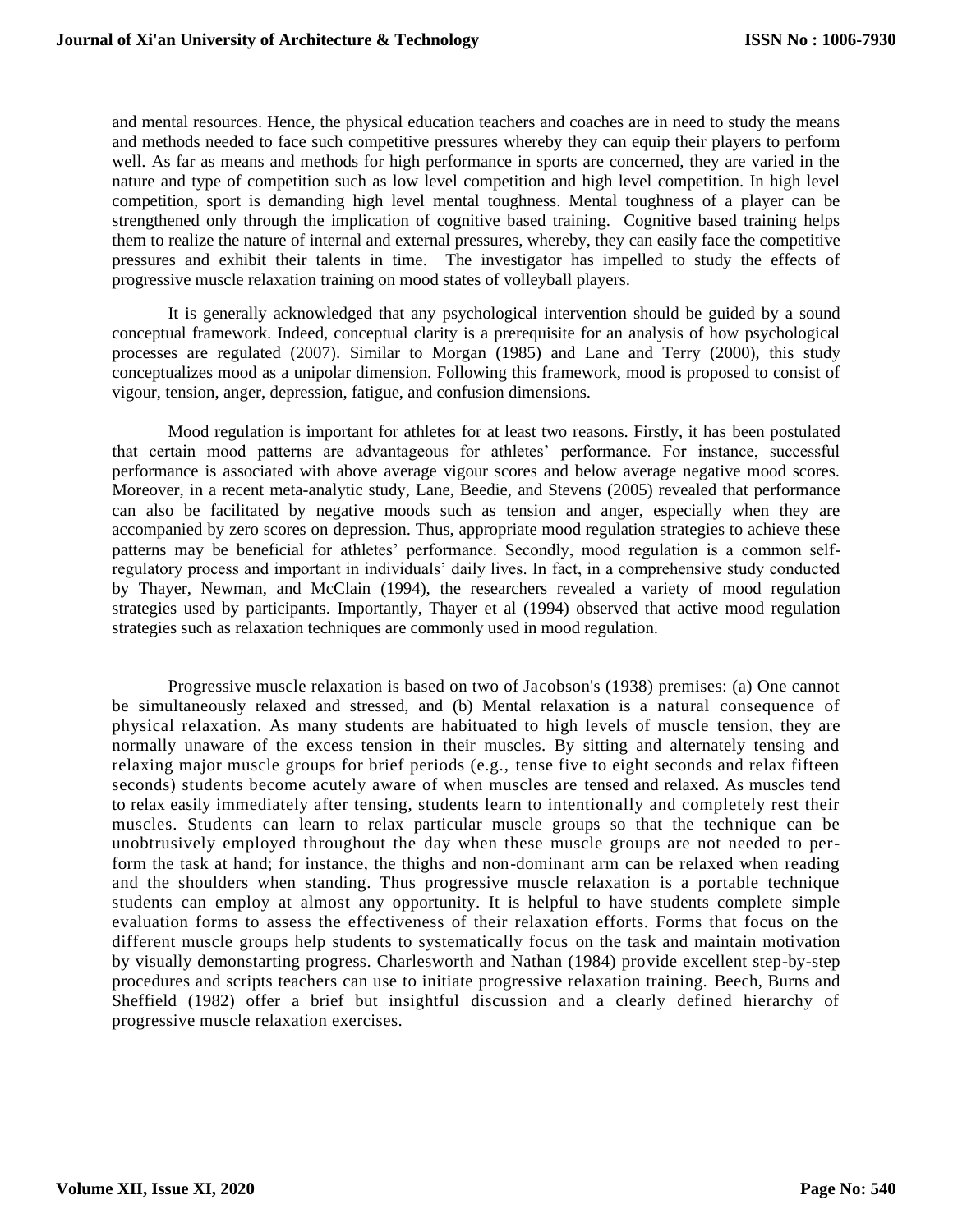### **Methods and Subjects**

#### **Participants:**

The purpose of the study was to find out the effects of progressive muscle relaxation training on mood states of volleyball players. To achieve the purpose of the study twenty four male volleyball players were selected from PSG College of Arts and Science, Coimbatore. Their age was ranged from 18 to 25 years. The purpose of the present study was explained to them clearly where by their consent to serve as samples were obtained. The present study is an experimental one and to test the effects of varied forms of intervening strategies, the care was taken in distributing the samples to each experimental group. For this, the selected samples (N=24) were divided into two equal groups. Group I was considered as Progressive Relaxation Training Group (PRTG) in which they underwent progressive muscle relaxation practices. Group II was considered as control group they are doing the regular physical  $\&$  skill practice. The experimental group were given training for 3 days a week and for 6 weeks in total.

### **Instruments:**

### **BRUNEL MOOD SCALE (BRUMS)**

The mood regulation among the subjects was determined by using Brunel Mood Scale (BRUMS) for pre and post-intervention. The BRUMS is a quick assessment in assessing the mood state for volleyball players. The subjects were required to answer the BRUMS to determine their mood state for pre and post-intervention. The procedure of BRUMS, the subjects indicated if they have experienced such feeling on a 5 point scale (0=not at all, 1= a little, 2= moderately, 3= quite a bit and 4= extremely). The subject used a response timeframe "How you feel right now?" and the administration took about 5 to 10 minutes.

The BRUMS followed six subscales such as anger, confusion, depression, fatigue, tension and vigour. These six subscales which was parameter to determine the mood state among the subjects. Each subscale contained four items of mood descriptor. The total mood descriptor in BRUMS contained 24 moods such as being angry, energetic, unhappy and nervous. When responses from the four items in each subscale were summed, a subscales score in range 0-16 was obtained.

The items on each subscale are:

- Anger: annoyed, bitter, angry, bad-tempered;
- Confusion: confused, muddled, mixed-up, uncertain;
- Depression: depressed, downhearted, unhappy, miserable;
- Fatigue: worn out, exhausted, sleepy, tired;
- Tension: panicky, anxious, worried, nervous;
- Vigor: lively, energetic, active, alert.

# **Progressive Muscle Relaxation Training**

The volleyball players were comfortable with the breathing technique. It is systematic technique developed by Jacobson. A volleyball player is asked to inhale and tense a specific muscle group for approximately  $7 - 10$  seconds followed by releasing them for  $15 - 20$  seconds. The volleyball player then exhales and releases the tension from the specified muscle group, concentrating on the feelings of relaxation. This procedure is repeated for a number of muscle groups with each group begin tensed and relaxed three times. The muscle groups used with the volleyball team are listed.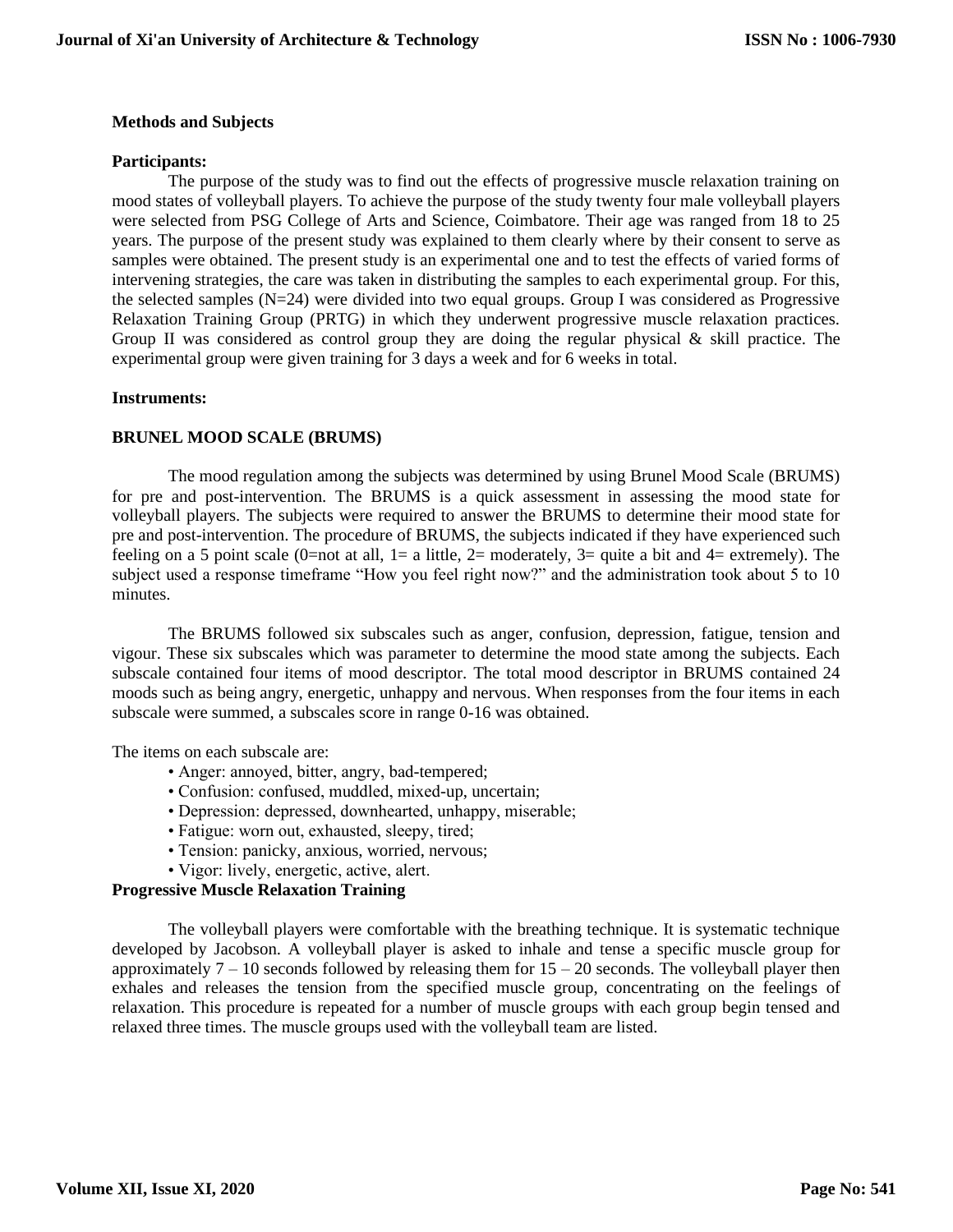| Muscle Group  | Instructions                                                                               |
|---------------|--------------------------------------------------------------------------------------------|
| Hand          | Clench your left hand and feet the tension relax and let hand hang loosely. Same for right |
|               | hand.                                                                                      |
| Wrists        | Bend hand back, hyper extending your wrists relax.                                         |
| Upper arms    | Bend elbow towards your shoulders and tense biceps muscle relax.                           |
| Shoulders     | Bring shoulders up toward yours ears. Relax, let your shoulders drop down.                 |
| Forehead      | Wrinkle your forehead, raise your eyebrows relax.                                          |
| Eyes          | Close your eyes tightly relax.                                                             |
| Jaws          | Clench your jaws tightly relax.                                                            |
| Tongue        | Press your tongue against the roof of your mouth relax.                                    |
| Mouth         | Press your lips together tightly relax.                                                    |
| <b>Neck</b>   | Turn your head so that your chin is over your right shoulder. Straighten and relax.        |
| Neck and Jaws | Bend your head forward, pressing your chin against your chest. Straighten and relax.       |
| Chest         | Take a deep breath and hold it for 5 seconds, slowly exhale and relax.                     |
| Abdomen       | Tighten your stomach muscles relax.                                                        |
| Back          | Arch your back relax.                                                                      |
| Thighs        | Stretch your legs in front of you. Tighten your thigh muscles relax.                       |
| Hamstrings    | Push your heels down into floor, tighten your hamstring muscles relax.                     |
| Calves        | Point your toes toward your head relax.                                                    |
| Feet          | Curl your toes toward the bottom of your feet relax.                                       |

The Muscle groups used in the Progressive Relaxation Exercise

# **Results**

The study was designed to find out the effects of progressive muscle relaxation training on mood states of volleyball players. The objective framed in the present study to test the data collected on variables: anger, confusion, depression, fatigue, tension, and vigor. As one of the objectives of the present study was to test the effects of progressive muscle relaxation training on mood states, the initial test means and final test means were tested treatment wise by using the paired sample t-test. To compare the significance of mean difference among the progressive muscle relaxation training group and control group on the selected variables, the analysis of covariance was applied. The differences were considered significant at p<0.05.

# **Table 1**

# **SIGNIFICANCE OF MEAN GAINS/ LOSSES BETWEEN PRE AND POST TEST OF PROGRESSIVE MUSCLE RELAXATION TRAINING GROUP (PRTG) ON SELECTED MOOD STATES OF VOLLEYBALL PLAYERS**

| <b>Variables</b> | <b>Pre test</b><br>(Mean and<br>$\pm$ S.D) | Post test<br>(Mean and<br>$\pm$ S.D) | <b>MD</b> | <b>SE</b> | 't' ratio |
|------------------|--------------------------------------------|--------------------------------------|-----------|-----------|-----------|
| Anger            | 47.80<br>$\pm 1.30$                        | 46.06<br>±3.34                       | 1.73      | .798      | $8.40*$   |
|                  |                                            |                                      |           |           |           |
| Confusion        | 47.66<br>±3.21                             | 45.60<br>$\pm 3.97$                  | 2.06      | .396      | $5.21*$   |
|                  |                                            |                                      |           |           |           |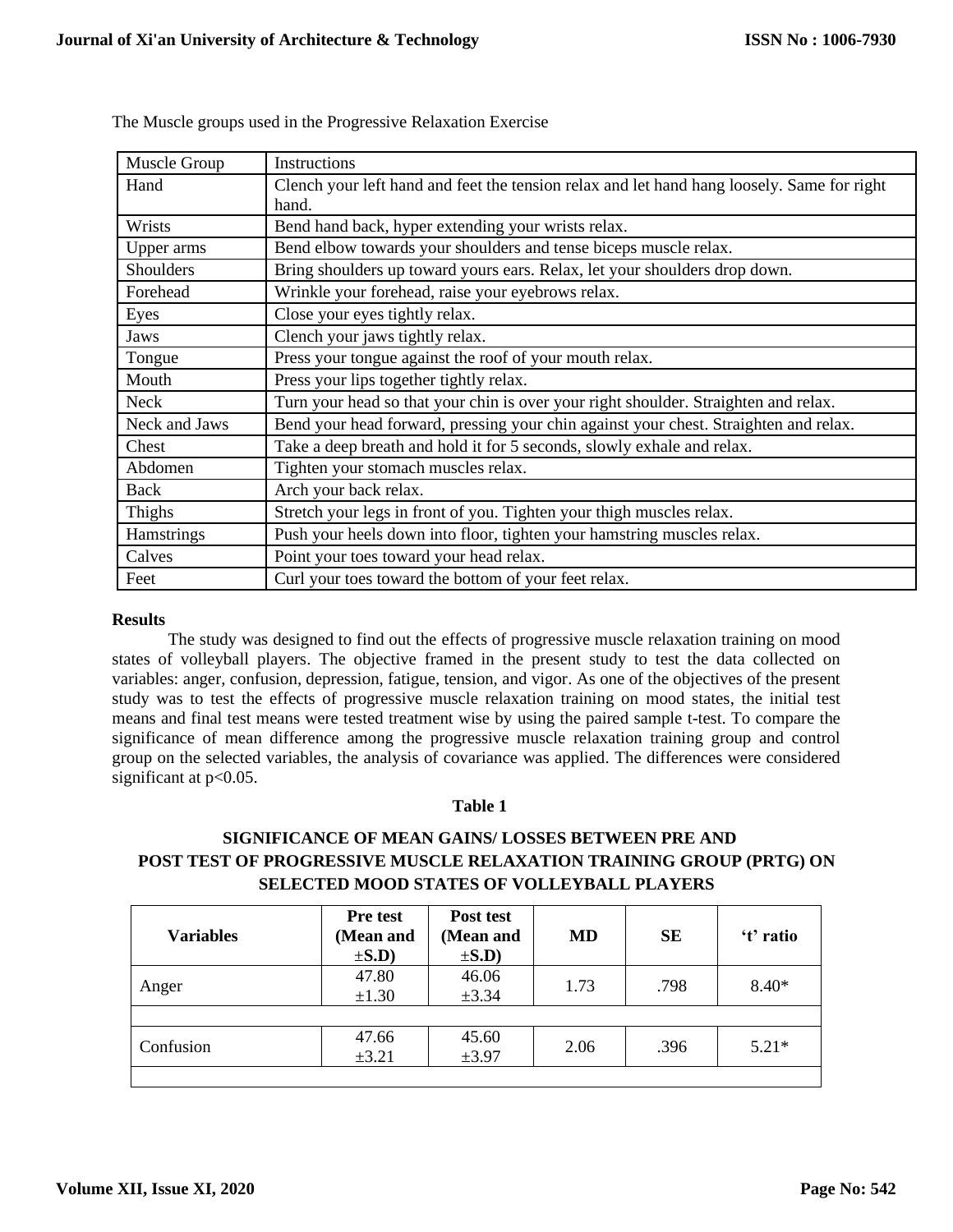| Depression | 49.40<br>±2.19 | 45.73<br>$\pm 3.41$ | 3.66 | .567 | $3.38*$ |
|------------|----------------|---------------------|------|------|---------|
|            |                |                     |      |      |         |
| Fatigue    | 48.00          | 45.73               | 2.26 | .344 | $6.57*$ |
|            | ±4.12          | $\pm 3.57$          |      |      |         |
|            | 44.66          | 42.40               | 2.26 | .283 | 7.98*   |
| Tension    | $\pm 7.02$     | $\pm 6.85$          |      |      |         |
|            |                |                     |      |      |         |
| Vigor      | 51.33          | 49.20               | 2.13 | .255 | $8.34*$ |
|            | $\pm 6.49$     | $\pm 6.13$          |      |      |         |
|            |                |                     |      |      |         |

#### **\*significant at 0.05 level (2.14)**

Table 1 indicates the obtained 't' values on variables for the progressive muscle relaxation training: 8.40 (anger), 5.21 (confusion), 3.38 (depression), 6.57 (fatigue), 7.98 (tension) and 8.34 (vigor). The obtained t- values to be significant at 0.05 level for degree of freedom 1, 14 the required critical value was 2.14.Thus the observed t- values on variables were found to be higher than the required critical value. It was concluded that the progressive muscle relaxation training group (PRTG) produced significant improvement in anger (+1.73 P<0.05), confusion (+2.06 P<0.05), depression (+3.66 P<0.05), fatigue  $(+2.26 \text{ P}<0.05)$ , tension  $(+2.26 \text{ P}<0.05)$  and vigor  $(2.13 \text{ P}<0.05)$  statistically significant and explained its effect positively.

### **Table - 2**

# **SIGNIFICANCE OF MEAN GAINS/ LOSSES BETWEEN PRE AND POST TEST OF CONTRO L GROUP (CG) ON SELECTED MOOD STATES OF VOLLEYBALL PLAYERS**

|                  | <b>Pre test</b> | Post test  |           |           |           |
|------------------|-----------------|------------|-----------|-----------|-----------|
| <b>Variables</b> | (Mean and       | (Mean and  | <b>MD</b> | <b>SE</b> | 't' ratio |
|                  | $\pm$ S.D)      | $\pm$ S.D) |           |           |           |
|                  | 49.20           | 48.80      | 0.40      | .213      | 1.87      |
| Anger            | ±1.74           | $\pm 2.04$ |           |           |           |
|                  |                 |            |           |           |           |
| Confusion        | 49.20           | 49.06      |           | .090      | 1.46      |
|                  | $\pm 3.36$      | $\pm 3.41$ | 0.13      |           |           |
|                  |                 |            |           |           |           |
|                  | 51.40           | 51.20      | 0.20      | .144      | 1.38      |
| Depression       | $\pm 3.99$      | ±4.14      |           |           |           |
|                  |                 |            |           |           |           |
|                  | 50.66           | 50.46      | 0.20      | 0.19      | 1.00      |
| Fatigue          | $\pm 4.06$      | $\pm 4.27$ |           |           |           |
|                  |                 |            |           |           |           |
| Tension          | 50.33           | 49.86      | 0.46      | .321      | 1.45      |
|                  | $\pm 5.15$      | ±4.88      |           |           |           |
|                  |                 |            |           |           |           |
|                  | 54.66           | 54.13      |           |           | 1.46      |
| Vigor            | ±4.71           | $\pm 4.25$ | 0.53      | .363      |           |
|                  |                 |            |           |           |           |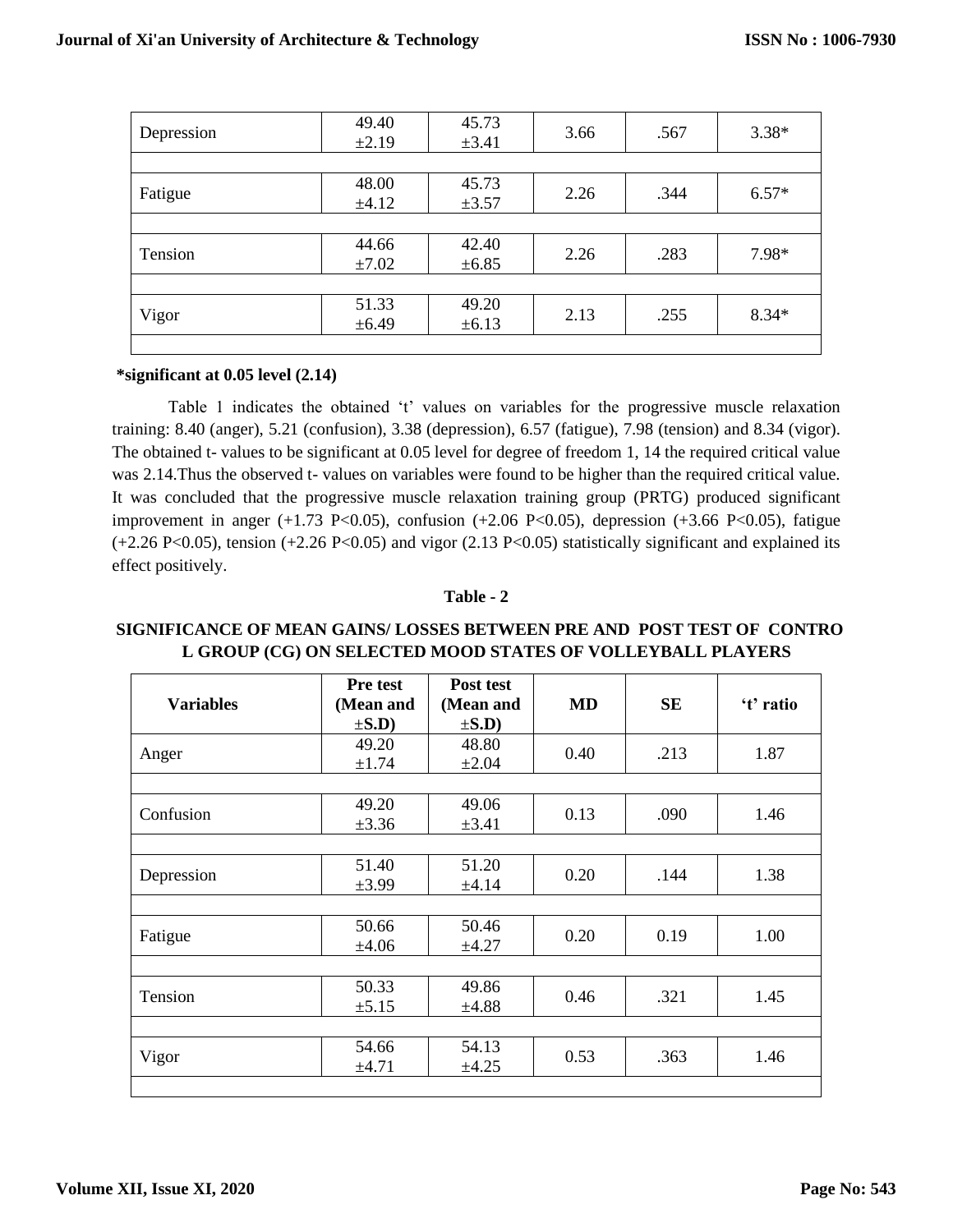## **\*significant at 0.05 level (2.14)**

Table 2 indicates the obtained 't' values on variables: 1.87 (anger), 1.46 (confusion), 1.38 (depression), 1.00 (fatigue), 1.45 (tension) and 1.46 (vigor). The obtained t- values to be significant at 0.05 level for degree of freedom 1, 14 the required critical value was 2.14. Hence the obtained t-values on the variables were failed to reach the significant level. It was concluded that the changes made from pretest to post test was statistically not significant.

| Table 3                                                       |
|---------------------------------------------------------------|
| ANALYSIS OF CO-VARIANCE ON SELECTED MOOD STATES OF VOLLEYBALL |
| <b>PLAYERS</b>                                                |

| <b>Variables</b> | Source of<br>variation | Sum of<br><b>Squares</b> | Degrees of<br>freedom | <b>Mean</b><br><b>Squares</b> | <b>F-ratio</b> |  |
|------------------|------------------------|--------------------------|-----------------------|-------------------------------|----------------|--|
|                  | Between sets           | 11.676                   |                       | 11.676                        | 17.133*        |  |
| Anger            | Within sets            | 18.400                   | 27                    | 0.681                         |                |  |
|                  |                        |                          |                       |                               |                |  |
| Confusion        | Between sets           | 25.889                   | 1                     | 25.889                        |                |  |
|                  | Within sets            | 34.558                   | 27                    | 1.280                         | 20.227*        |  |
|                  |                        |                          |                       |                               |                |  |
|                  | Between sets           | 105.878                  | 1                     | 105.878                       | 12.165*        |  |
| Depression       | Within sets            | 235.002                  | 27                    | 8.704                         |                |  |
|                  |                        |                          |                       |                               |                |  |
|                  | Between sets           | 34.394                   | 1                     | 34.394                        |                |  |
| Fatigue          | Within sets            | 30.870                   | 27                    | 1.143                         | 30.082*        |  |
|                  |                        |                          |                       |                               |                |  |
| Tension          | Between sets           | 26.792                   | 1                     | 26.792                        | 20.195*        |  |
|                  | Within sets            | 35.820                   | 27                    | 1.327                         |                |  |
|                  |                        |                          |                       |                               |                |  |
|                  | Between sets           | 24.860                   | 1                     | 24.860                        |                |  |
| Vigor            | Within sets            | 34.018                   | 27                    | 1.143                         | 19.732*        |  |

#### **\*significant at 0.05 level (4.21)**

In testing the adjusted means among the psychological skills training group and control group on criterion variables, the obtained F-ratios were: 17.133 (anger), 20.227 (confusion), 12.165 (depression), 30.082 (fatigue), 20.195 (tension) and 19.732 (vigor). The obtained F- ratios on the above said criterion variables among the two groups were significant at 0.05 level as they exceed the required critical value (4.21 df 1, 27). Thus, the obtained results on adjusted means statistically confirm that differences exist after completion of treatment period on criterion variables among the two different groups namely PRTG and CG. It was concluded that the mood states variables influenced by the treatments used in the present study.

# **Discussion and Findings**

The purpose of the present study was to examine if progressive muscle relaxation decreased positive mood scores. The only statistically significant effects found between the experimental group and the control group occurred on the anger, confusion, depression, fatigue, tension, and vigor sub-scale of profile of mood states. The mood states of the subjects were tested first producing no statistical significant effects between the experimental and control group. Although, previous research suggests that various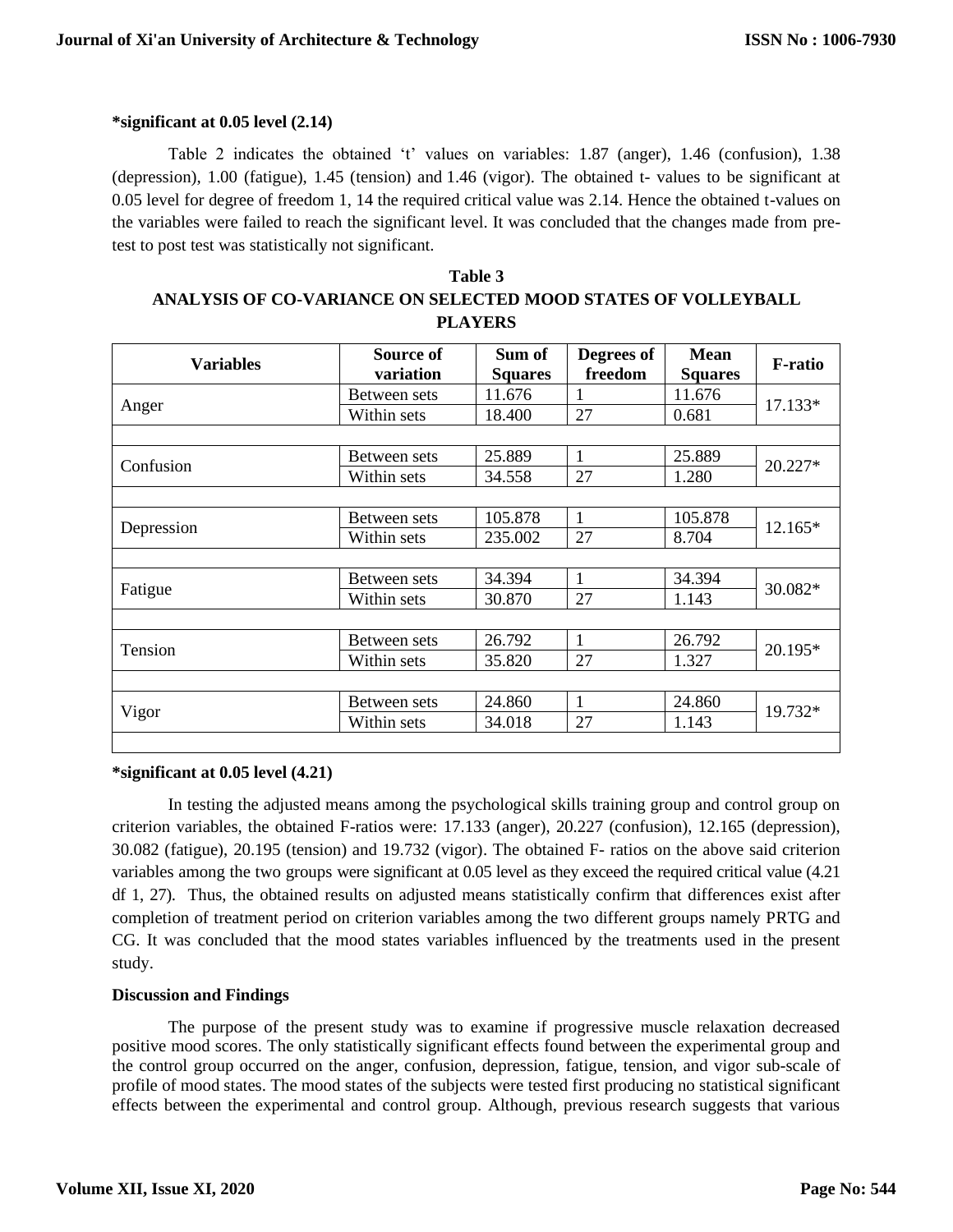relaxation training techniques, including progressive muscle relaxation, decrease full-scale mood states (Lehrer, 1996), the results of the present study did not confirm these observations. The mood states produced no statistical significance for the overall mood states levels between the relaxation training experimental group (group 1) and the no training control group (group 2). There are several reasons for the lack of statistical significance between the groups. Originally, the subject pool contained 30 subjects. Other limitations of the present study pertained to a restricted form of Progressive muscle relaxing.

Due to the transitory nature of mood states, there could be other explanations for the changes in post intervention mood states. Specifically, it might be possible that the reduction in the negative mood score post-intervention was due to a placebo effect (Beedie, 1996). The placebo effect is a favourable outcome arising purely from the belief that one has received a beneficial treatment. In sport, there is evidence of the influential effects of placebos on sports performances. For instance, it was observed that athletes who were led to believe that they received performance enhancement supplements, while in fact they received a placebo, showed improvement in their performance. Although this effect was not examined in this study, participants were informed that they would engage in a technique that would make them relax. It could be argued that the reduction in their negative moods might have been driven by their belief about the effect of the technique, rather than its actual effect.

The observed changes in participants' moods might also be influenced by other regulating strategies used by athletes. For instance, in a study of mood regulating strategies used by athletes, the researchers revealed three most common strategies used by athletes to regulate mood dimension assessed by POMS. The strategies were 'listening to music', 'exercise', and 'change location' (Steven, 2003). Given that the uses of other regulating strategies were not controlled, the findings of this study should be interpreted with this limitation in mind.

The findings of this case are supported with the theoretical construct of Jacobson (1938). According to him Progressive muscle relaxing of various muscle groups although the exercise is a relaxation technique, we start with anxiety because most individuals find it easier to go from a tensed state to a relaxed state then they muscles. Progressing from a tensed state to relaxation also helps to develop the ability to recognize and differentiate the feelings of tension and relaxation in the muscles. Relaxation improves alertness and awareness in such a way that the performance will be maximized. In short, learning to hang loose in all situations is talking one giant step towards playing at consistently high levels at or near potential performance.

# **Conclusions**

The following conclusions were drawn from the results of the study:-

Results on individualized effects of progressive muscle relaxation training on mood states of volleyball players who practiced with progressive muscle relaxation training, in addition to their traditional physical training, and

From the results of comparative effects, it was observed that progressive muscle relaxation training, used in the study, made desirable changes on mood states variables, compared to the volleyball players of Control Group. By this, it was concluded that the desirable changes observed on anger, confusion, depression, fatigue, tension, and vigor would be significant sources compared to Control Group.